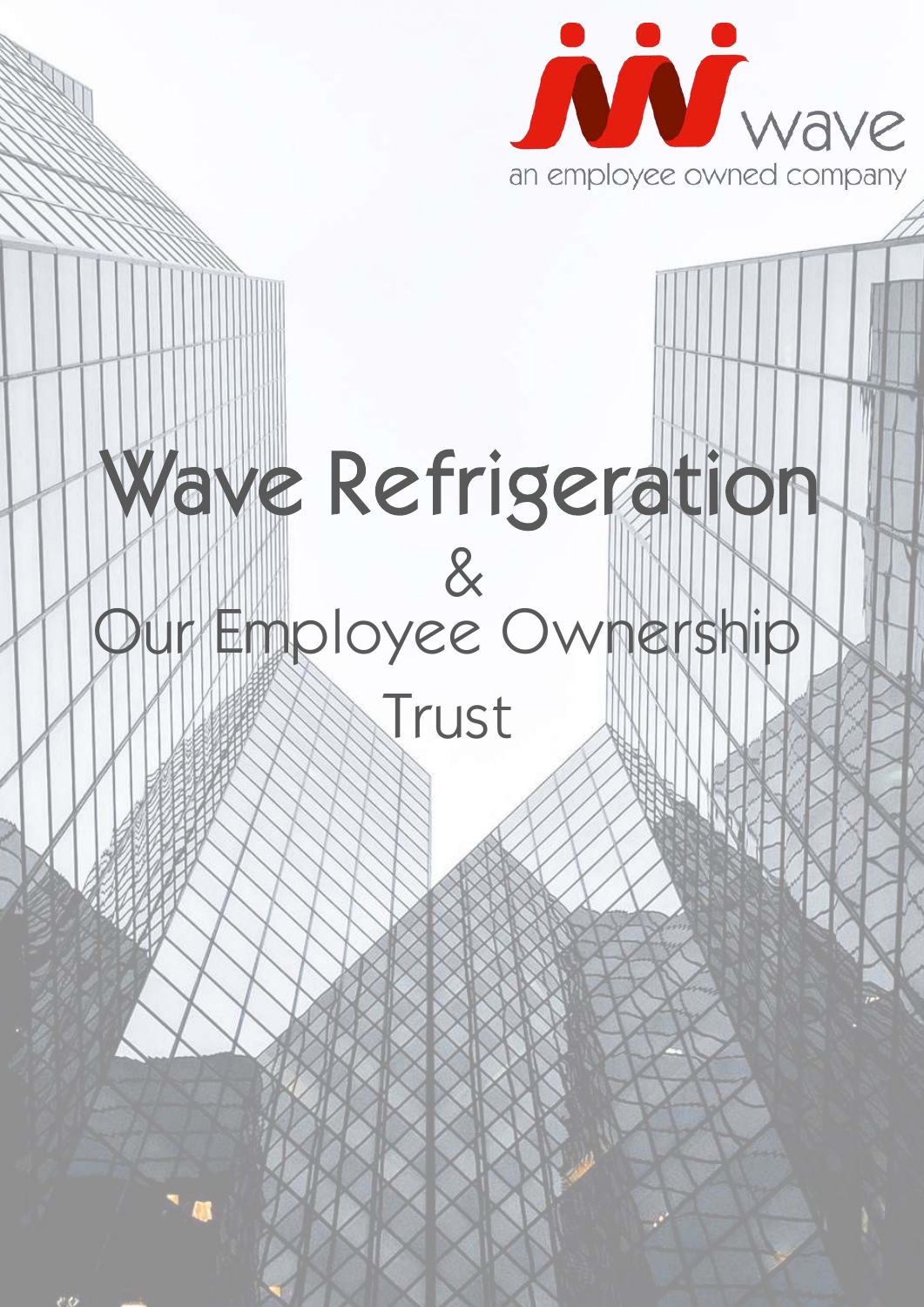## The WAVE EOT  $-$  20/20 Vision

Wheatland's Aire Valley Engineering Limited (WAVE) has become one of less than 500 UK companies to form an Employee Ownership Trust (EOT) and transition to an employee owned business model. The basis of an EOT is a method of share ownership whereby employees hold a controlling stake in the company for whom they work, via a trust. Unlike many employeeowned businesses where employees have to "buy" into a scheme across a small number of allocated and often lower value shares, the WAVE EOT will benefit all employees without having to purchase shares.

The progressive ideals of an EOT will serve to enhance motivation, morale and the high-quality customer focussed services that WAVE provides, and this in-turn will benefit WAVE's customers.

The vision of WAVE founder James Bailey, shared by the team at WAVE, has always been that longevity and lasting success will only occur when the very best organisational culture is at the core of any business – where fairness and equity are its key drivers. This vision has made the formation of an EOT a natural progression, it is WAVE's 20/20 vision.

Reaping the benefits of this vision, WAVE gained accreditation as Investors in People (IIP) – Silver Status in 2019, where at the time of accreditation the business ranked  $#7$  of all UK companies who operate in and around the construction sector. The IIP assessment concluded that WAVE place its people first, owing to exemplary leadership and best in class organisational culture. Since beginning its IIP journey, WAVE was shortlisted in three categories at the Investors in People Awards 2020; Employer of the Year – Silver Status (0-49 employees), The Social Responsibility Award for WAVE's Sustainable Development Goals (SDG) programme, and Leader of the Year (up to 250 employees) – James Bailey. Though the awards ultimately went to other nominees, such high-profile recognition demonstrates the high quality of WAVE's organisational culture and leadership, that further supports the transition to an employee owned business.

As WAVE continues to grow, this dynamic business model will ensure that the very best people will want to join the business, and its much-respected next generation development programme will continue to thrive under the expertise of more experienced employees; cementing a lasting legacy and eternal business model for WAVE. As part of the transition, Mark Williams has become Managing Director of WAVE, whilst James Bailey will lead the businesses operations, customer relationships, strategic development, and growth, along with nurturing and developing the up-and-coming talent at WAVE.



**INVESTORS IN PEOPLE®** We invest in people Silver